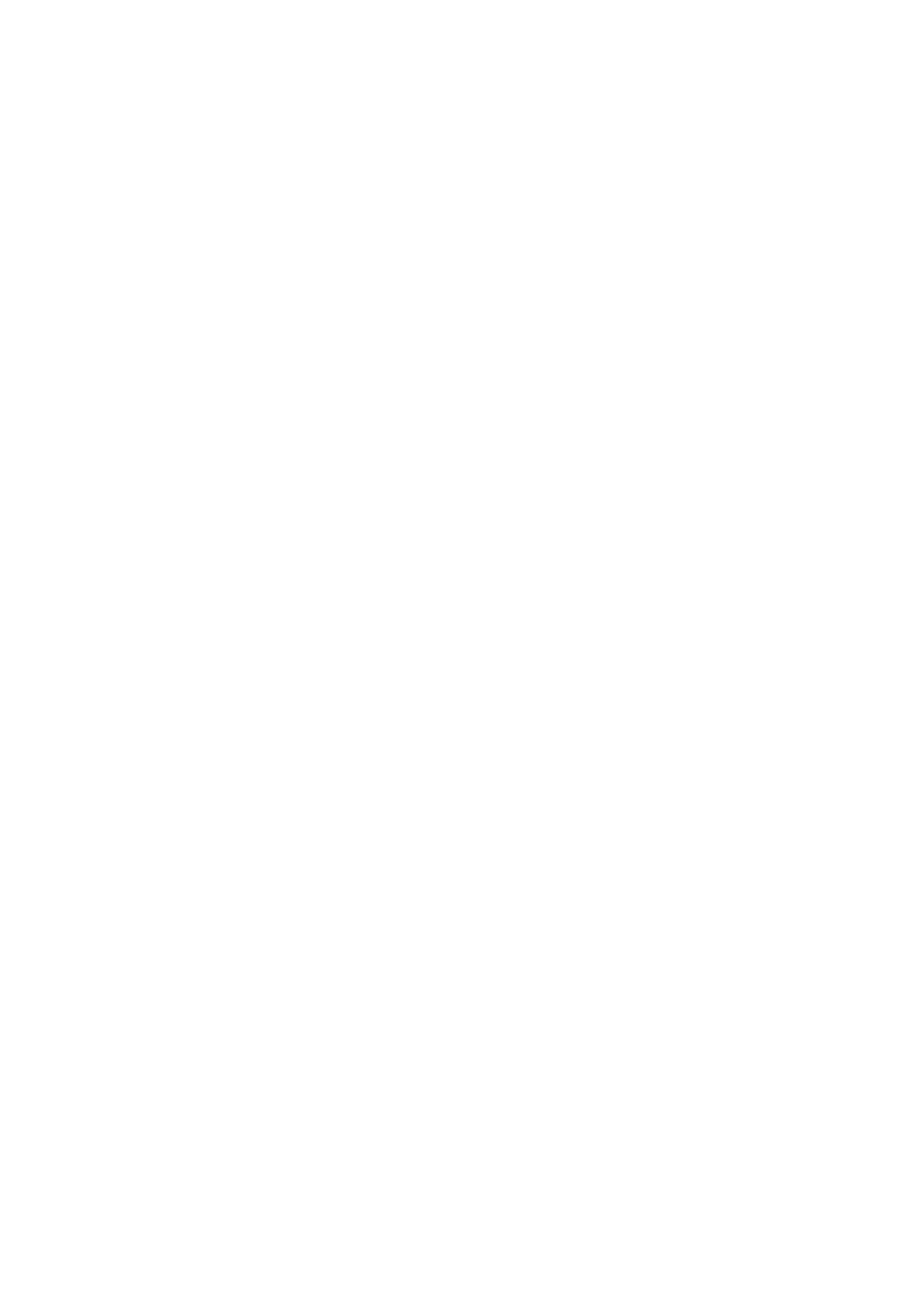CRACOW UNIVERSITY OF ECONOMICS Faculty of Management FOUNDATION OF THE CRACOW UNIVERSITY OF ECONOMICS

# **KNOWLEDGE – ECONOMY – SOCIETY**

## **Macro- and Microeconomic Problems in the Knowledge-Based Economy**

Edited by

Renata Oczkowska, Grażyna Śmigielska

Cracow 2017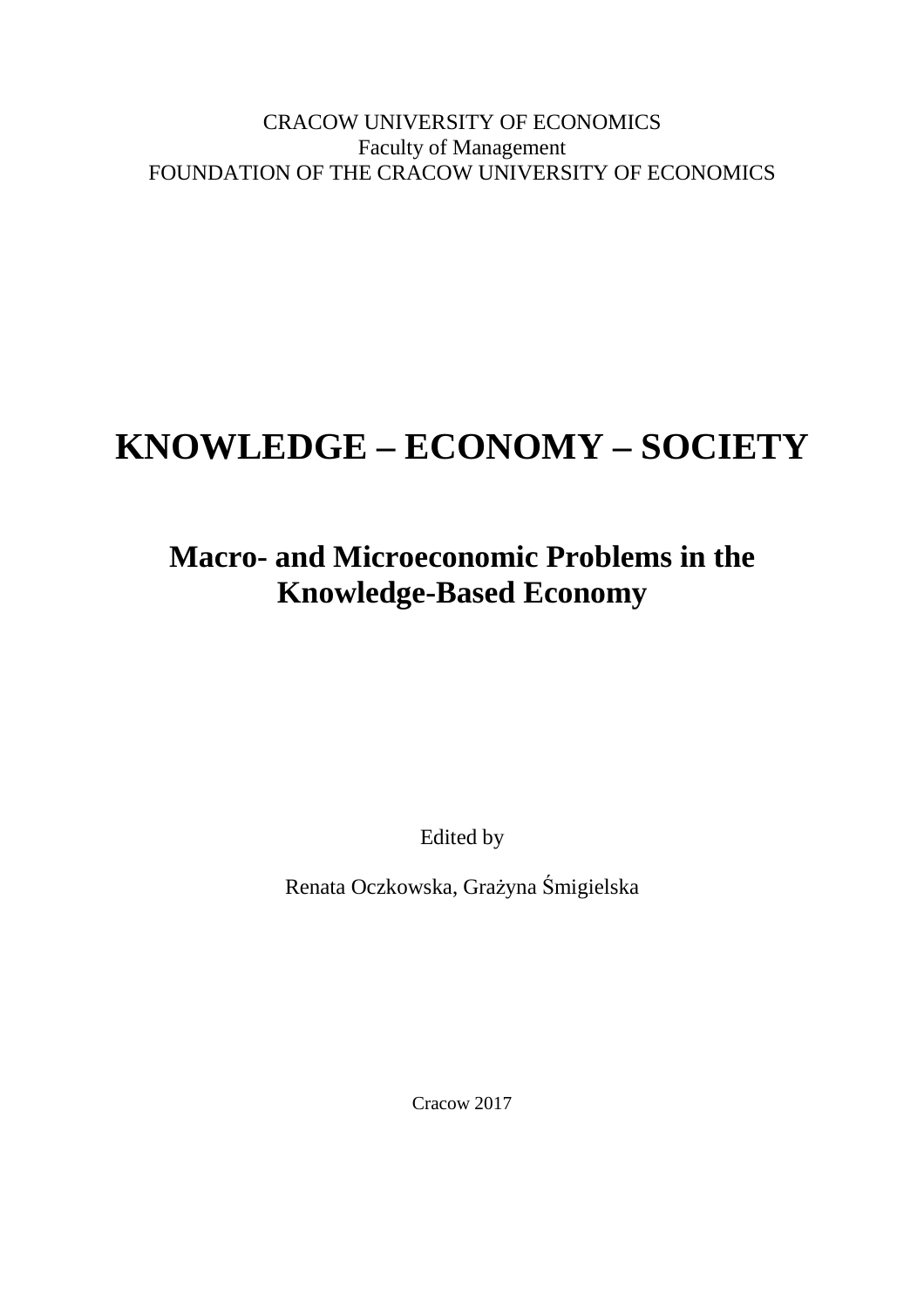#### **Reviewer**

Bogusz Mikuła

All papers have been prepared in English by the Authors

© Copyright by the Cracow University of Economics, Cracow 2017

ISBN 978 – 83 – 65907 – 25 – 7 (printed version) ISBN 978 – 83 – 65907 – 26 – 4 (pdf on–line)

#### **Publishing House**

Foundation of the Cracow University of Economics ul. Rakowicka 27, 31–510 Kraków, Poland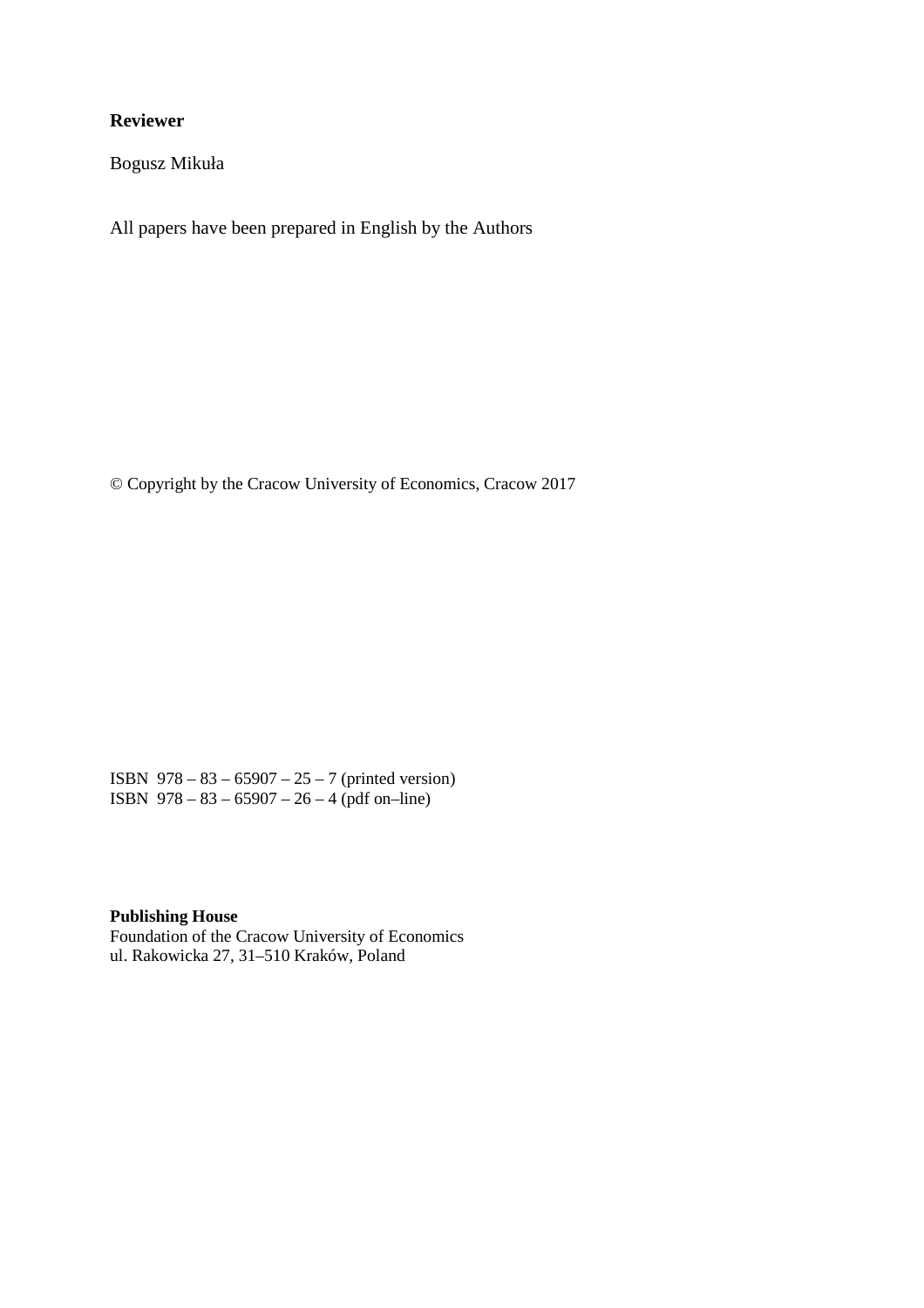Introduction

### **PART I ––––––––––––––––––––––––––––––––––––––––––**

## **FACTORS AND DIRECTIONS OF DEVELOPMENT IN KNOWLEDGE BASED ECONOMY**

#### **Chapter 1**

*Stanisław Lipiec*  RECOGNITION OF COSME AND HORIZON 2020 AMONG SMALL EUROPEAN ENTREPRENEURS

**Chapter 2**

*Katarzyna Polak*  THE SIZE EFFECT ON THE POLISH CAPITAL MARKET

#### **Chapter 3**

*Ewa Cieśla*  INNOWACYJNOŚĆ PRZEDSIĘBIORSTW JAKO CZYNNIK KONKURENCYJNOŚCI REGIONÓW. POLSKA NA TLE KRAJÓW UNII EUROPEJSKIEJ

#### **Chapter 4**

*Julia Shalata*  BRAND OF THE COUNTRY: ESSENCE AND STRATEGY OF DEVELOPMENT

#### **Chapter 5**

*Marijana Simić* IMPACT OF EDUCATION LEVEL ON EMPLOYEE MOTIVATION IN PUBLIC SECTOR IN THE REPUBLIC OF SERBIA

### **PART II ––––––––––––––––––––––––––––––––––––––––––**

## **PROBLEMS OF CONTEMPORARY ORGANIZATION MANAGEMENT**

#### **Chapter 6**

*Yana Bondary, Sophia Kovtko*  MANAGER WITH UKRAINIAN ROOTS AND EUROPEAN THINKING

#### **Chapter 7**

*Agnieszka Kaciub*  ROLA METOD ILOŚCIOWYCH W ZARZĄDZANIU PRZEDSIĘBIORSTWEM